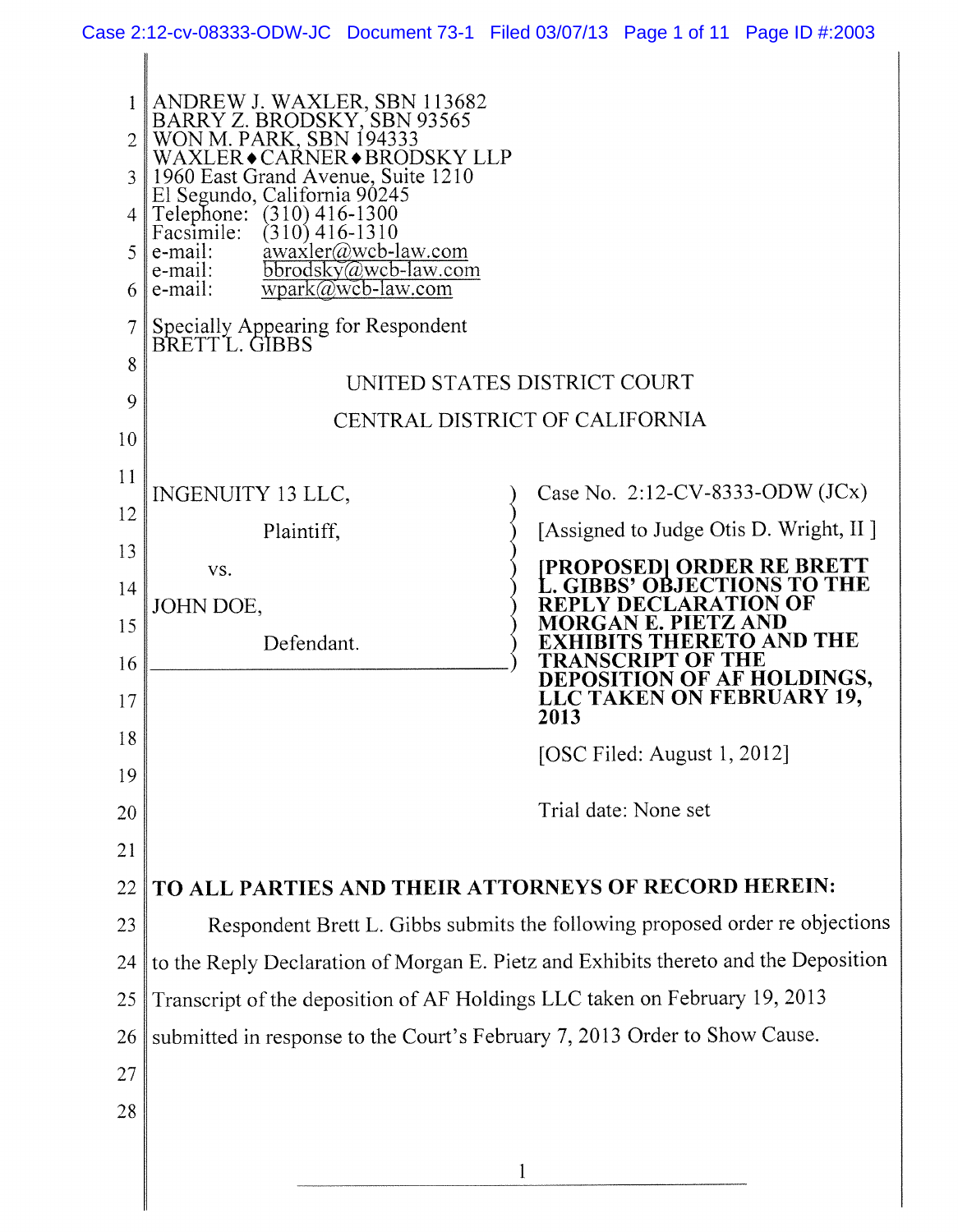| 1              |                                              | <b>OBJECTIONS TO DECLARATION OF MORGAN E. PIETZ</b> |                  |
|----------------|----------------------------------------------|-----------------------------------------------------|------------------|
| $\overline{2}$ | <b>Material Objected to:</b>                 | <b>Grounds for Objection:</b>                       | <b>Ruling on</b> |
| $\mathfrak{Z}$ |                                              |                                                     | <b>Objection</b> |
| $\overline{4}$ | Declaration of Morgan<br>1.                  | 1. Irrelevant ( $FRE$ §§401,                        | Sustained        |
| 5              | E. Pietz, pg. $2 \nvert 2$ , as follows:     | 402); Lacks Foundation                              | Overruled        |
| 6              | I represent ISP subscribers who              | and/or Personal Knowledge                           |                  |
| $\tau$         | have been targeted by                        | $(FRE \S 602)$ ; Improper                           |                  |
| $\bf 8$        | Ingenuity 13, LLC, through its               | Opinion ( $FRE \S$ 701);                            |                  |
| 9              | counsel Prenda Law, Inc. f/k/a               | Speculation ( <i>FRE</i> $§602$ );                  |                  |
| 10             | Hansemeier PLLC ("Prenda")                   | Argumentative; Assumes                              |                  |
| 11             | in copyright infringement cases              | Facts Not In Evidence;                              |                  |
| 12             | Ingenuity 13 filed in both the               | Improper Characterization                           |                  |
| 13             | Central District of California,              | of Evidence.                                        |                  |
| 14             | and the Northern District of                 |                                                     |                  |
| 15             | California.                                  |                                                     |                  |
| 16             | Declaration of Morgan<br>2.                  | 2. Irrelevant ( $FRE$ §§401,                        | Sustained        |
| 17             | E. Pietz, pg. $2 \nparallel 2$ , as follows: | 402).                                               | Overruled        |
| 18             | I also represent other clients in            |                                                     |                  |
| 19             | other cases brought by Prenda                |                                                     |                  |
| 20             | on behalf of other entities,                 |                                                     |                  |
| 21             | sometimes along with local                   |                                                     |                  |
| 22             | counsel, in other courts.                    |                                                     |                  |
| 23             | Declaration of Morgan<br>3.                  | 3. Irrelevant ( $FRE$ §§401,                        | Sustained        |
| 24             | E. Pietz, pg. $2 \nvert 4$ , as follows:     | 402); Lacks Foundation                              | Overruled        |
| 25             | My clients in the Prenda cases,              | and/or Personal Knowledge                           |                  |
| 26             | including this case, each                    | $(FRE \S 602)$ ; Assumes                            |                  |
| 27             | received letters from their ISPs             | Facts Not In Evidence;                              |                  |
| 28             |                                              |                                                     |                  |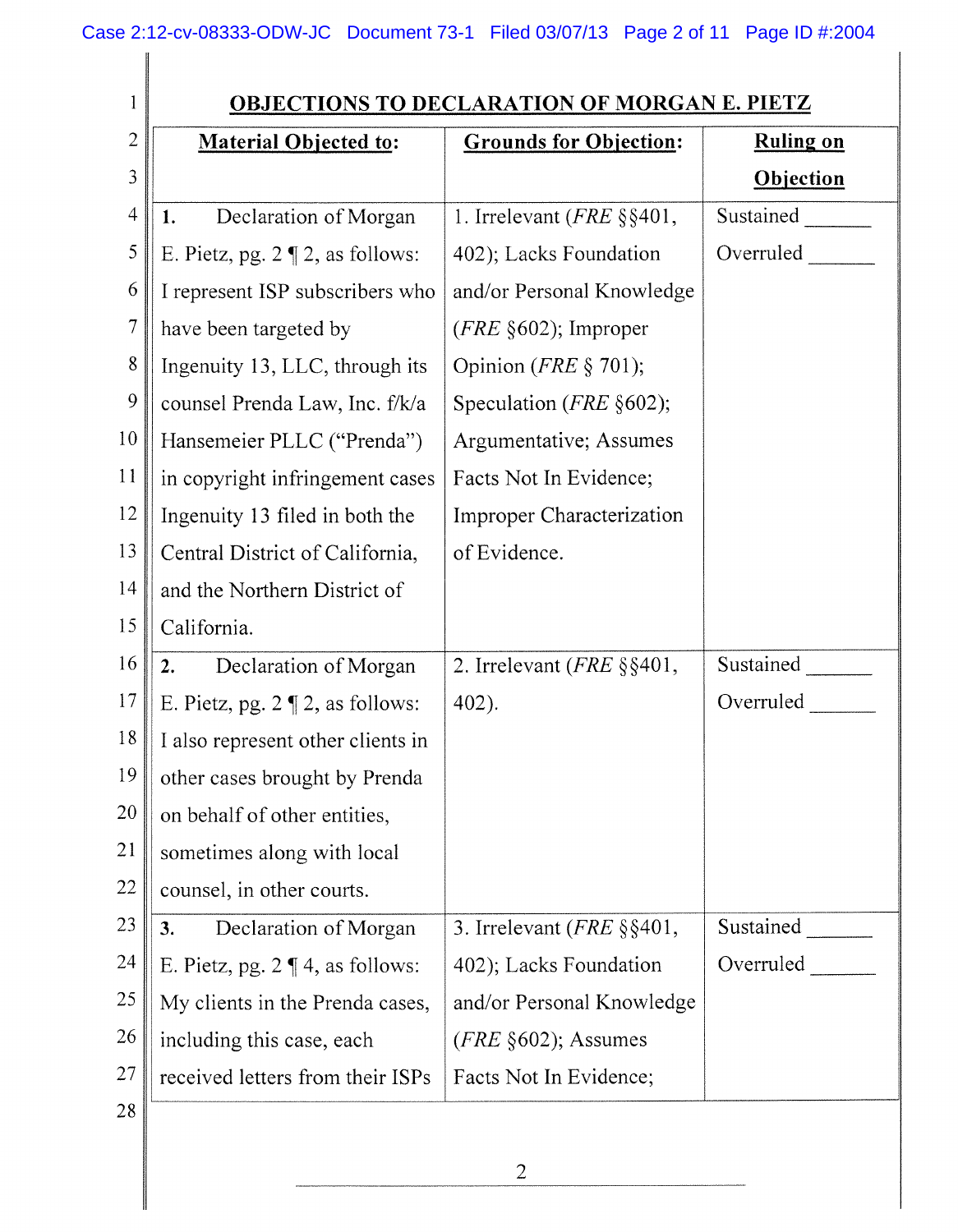| 1              | <b>Material Objected to:</b>             | <b>Grounds for Objection:</b>         | <b>Ruling on</b> |
|----------------|------------------------------------------|---------------------------------------|------------------|
| $\overline{c}$ |                                          |                                       | <b>Objection</b> |
| $\mathfrak{Z}$ | informing them that Prenda               | <b>Improper Characterization</b>      |                  |
| $\overline{4}$ | was attempting to subpoena               | of Evidence.                          |                  |
| 5              | their identity as part of a              |                                       |                  |
| 6              | lawsuit.                                 |                                       |                  |
| 7              | Declaration of Morgan<br>4.              | 4. Irrelevant ( $FRE$ §§401,          | Sustained        |
| 8              | E. Pietz, pg. $2 \nvert 4$ , as follows: | 402); Lacks Foundation                | Overruled        |
| 9              | Generally, my clients are                | and/or Personal Knowledge             |                  |
| 10             | people who happen to pay the             | ( <i>FRE</i> $§602$ );                |                  |
| 11             | Internet bill for their                  | Argumentative; Assumes                |                  |
| 12             | household, not necessarily the           | Facts Not In Evidence;                |                  |
| 13             | people who actually committed            | Improper Characterization             |                  |
| 14             | the alleged infringement or              | of Evidence.                          |                  |
| 15             | other wrongful conduct.                  |                                       |                  |
| 16             | Declaration of Morgan<br>5.              | 5. Irrelevant (FRE §§401,             | Sustained        |
| 17             | E. Pietz, pg. $2 \P 4$ , as follows:     | 402); Lacks Foundation                | Overruled        |
| 18             | However, Prenda constructs its           | and/or Personal Knowledge             |                  |
| 19             | lawsuits so as to make it                | $(FRE \S 602)$ ; Improper             |                  |
| 20             | unclear what exactly is the              | Opinion ( $FRE \S$ 701);              |                  |
| 21             | status of my clients.                    | Speculation ( $FRE$ §602);            |                  |
| 22             |                                          | Argumentative; Assumes                |                  |
| 23             |                                          | Facts Not In Evidence;                |                  |
| 24             |                                          | <b>Improper Characterization</b>      |                  |
| 25             |                                          | of Evidence.                          |                  |
| 26             | Declaration of Morgan<br>6.              | 6. Irrelevant ( <i>FRE</i> $\S$ §401, | Sustained        |
| 27             | E. Pietz, pg. $2 \nvert 4$ , as follows: | 402); Lacks Foundation                | Overruled        |
| 28             |                                          |                                       |                  |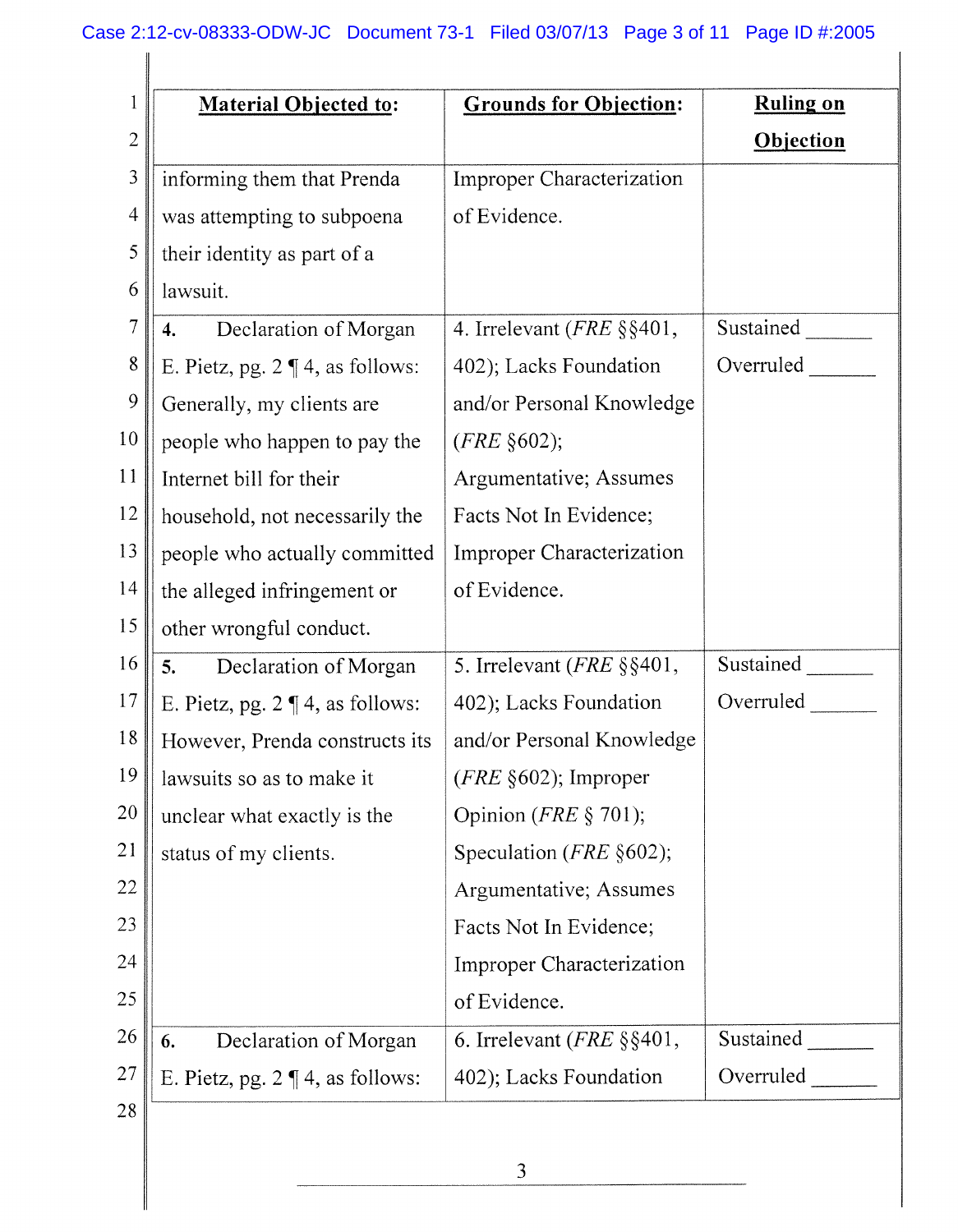| 1              | <b>Material Objected to:</b>                 | <b>Grounds for Objection:</b>      | <b>Ruling on</b> |
|----------------|----------------------------------------------|------------------------------------|------------------|
| $\overline{2}$ |                                              |                                    | <b>Objection</b> |
| $\mathfrak{Z}$ | The complaint does not exactly               | and/or Personal Knowledge          |                  |
| $\overline{4}$ | come out and say that the ISP                | $(FRE \S 602)$ ; Improper          |                  |
| 5              | subscriber equals the John Doe               | Opinion ( $FRE \S$ 701);           |                  |
| 6              | defendant.                                   | Speculation ( <i>FRE</i> $§602$ ); |                  |
| 7              |                                              | Argumentative; Assumes             |                  |
| 8              |                                              | Facts Not In Evidence;             |                  |
| 9              |                                              | <b>Improper Characterization</b>   |                  |
| 10             |                                              | of Evidence.                       |                  |
| 11             | Declaration of Morgan<br>7.                  | 7. Irrelevant (FRE §§401,          | Sustained        |
| 12             | E. Pietz, pg. $2 \nparallel 4$ , as follows: | 402); Lacks Foundation             | Overruled        |
| 13             | However the requests for early               | and/or Personal Knowledge          |                  |
| 14             | discovery seeking leave to                   | $(FRE \S 602)$ ; Improper          |                  |
| 15             | issue ISP subpoenas, generally               | Opinion (FRE §§701;                |                  |
| 16             | tend to conflate ISP subscriber              | Speculation ( <i>FRE</i> $§602$ ); |                  |
| 17             | with Doe defendant.                          | Argumentative; Assumes             |                  |
| 18             |                                              | Facts Not In Evidence;             |                  |
| 19             |                                              | <b>Improper Characterization</b>   |                  |
| 20             |                                              | of Evidence.                       |                  |
| 21             | Declaration of Morgan<br>8.                  | 8. Irrelevant ( $FRE$ §§401,       | Sustained        |
| 22             | E. Pietz, pg. $3 \nvert 6$ , as follows:     | 402); Lacks Foundation             | Overruled        |
| 23             | Exhibit EE - Attached as                     | and/or Personal Knowledge          |                  |
| 24             | Exhibit EE hereto is a true and              | $(FRE \S 602)$ ; Hearsay $(FRE$    |                  |
| 25             | correct copy of the [Amended]                | $\S$ §801(c), 802);                |                  |
| 26             | "Motion for Withdrawal and                   | Speculation ( <i>FRE</i> $§602$ ); |                  |
| 27             | Substitution of Counsel" filed               | Improper Characterization          |                  |
| 28             |                                              |                                    |                  |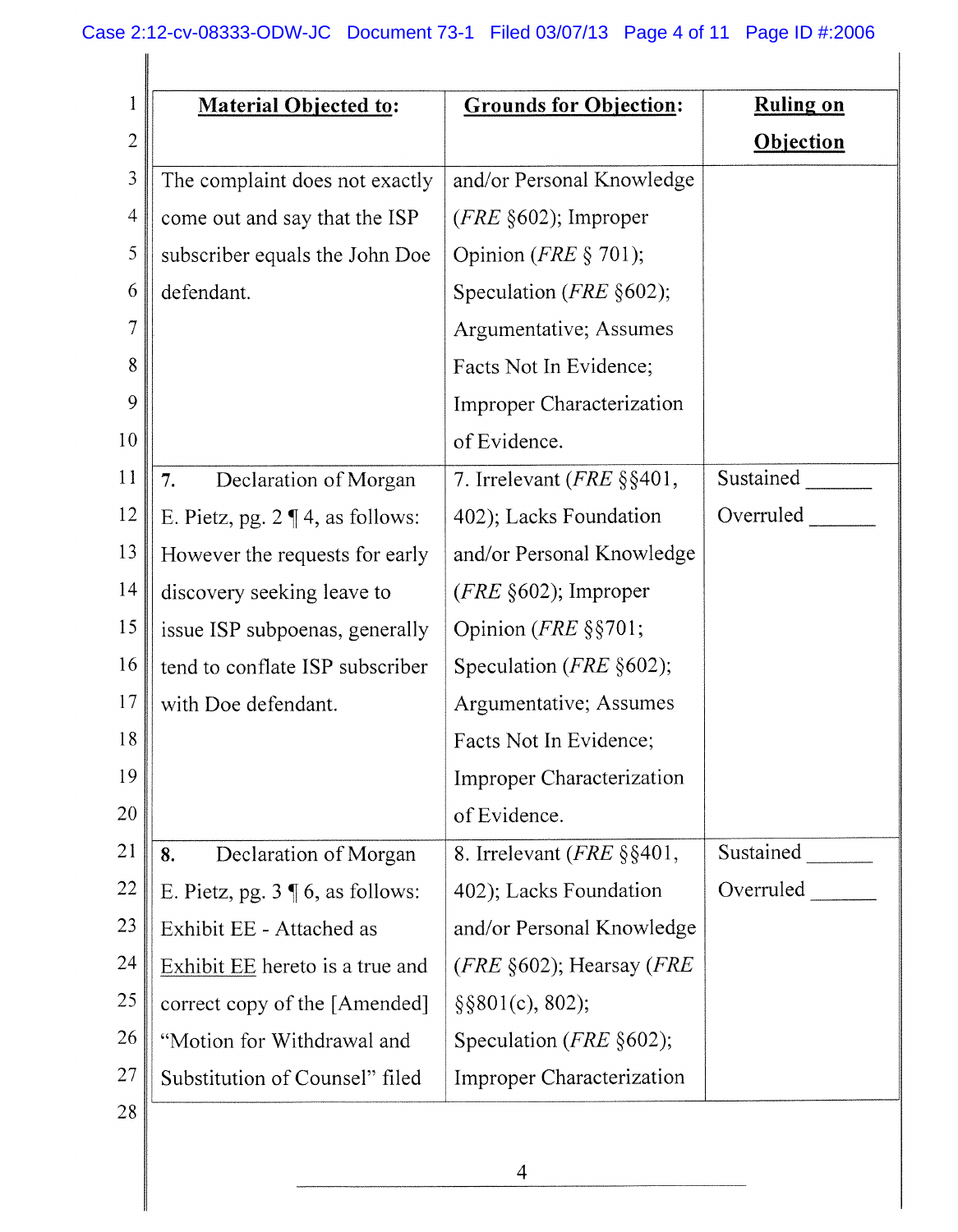## Case 2:12-cv-08333-ODW-JC Document 73-1 Filed 03/07/13 Page 5 of 11 Page ID #:2007

| 1              | <b>Material Objected to:</b>             | <b>Grounds for Objection:</b>                | <b>Ruling on</b> |
|----------------|------------------------------------------|----------------------------------------------|------------------|
| $\overline{2}$ |                                          |                                              | <b>Objection</b> |
| 3              | by Mr. Gibbs in AF Holdings,             | of Evidence; Improper                        |                  |
| 4              | LLC v. Andrew Magsumnol,                 | Authentication of                            |                  |
| 5              | N.D. Cal. No. 3:12-cv-4221-              | Document ( <i>FRE</i> §901).                 |                  |
| 6              | SC ECF No. 22, 1/30/13.                  |                                              |                  |
| $\overline{7}$ | Declaration of Morgan<br>9.              | 9. Irrelevant (FRE §§401,                    | Sustained        |
| 8              | E. Pietz, pg. $3 \nvert 6$ , as follows: | 402); Lacks Foundation                       | Overruled        |
| 9              | On page 2, Mr. Gibbs lists               | and/or Personal Knowledge                    |                  |
| 10             | himself as "In-House Counsel,            | ( <i>FRE</i> $\S602$ ); Hearsay ( <i>FRE</i> |                  |
| 11             | AF Holdings LLC".                        | $\S$ \$801(c), 802);                         |                  |
| 12             |                                          | Speculation ( $FRE$ §602);                   |                  |
| 13             |                                          | Argumentative; Improper                      |                  |
| 14             |                                          | Characterization of                          |                  |
| 15             |                                          | Evidence.                                    |                  |
| 16             | Declaration of Morgan<br>10.             | 10. Irrelevant ( <i>FRE</i> $\S$ §401,       | Sustained        |
| 17             | E. Pietz, pg. $3 \nvert 6$ , as follows: | 402); Lacks Foundation                       | Overruled        |
| 18             | The prior day, January 29,               | and/or Personal Knowledge                    |                  |
| 19             | 2013, Mr. Gibbs had filed a              | ( <i>FRE</i> $\S602$ ); Hearsay ( <i>FRE</i> |                  |
| $20\,$         | different version of the same            | $\S$ §801(c), 802);                          |                  |
| 21             | motion (id. at ECF No. 21).              | Speculation ( $FRE$ §602);                   |                  |
| 22             |                                          | Argumentative; Improper                      |                  |
| 23             |                                          | Characterization of                          |                  |
| 24             |                                          | Evidence; Improper                           |                  |
| 25             |                                          | Authentication of                            |                  |
| 26             |                                          | Document ( <i>FRE</i> §901).                 |                  |
| 27             |                                          |                                              |                  |
| 28             |                                          |                                              |                  |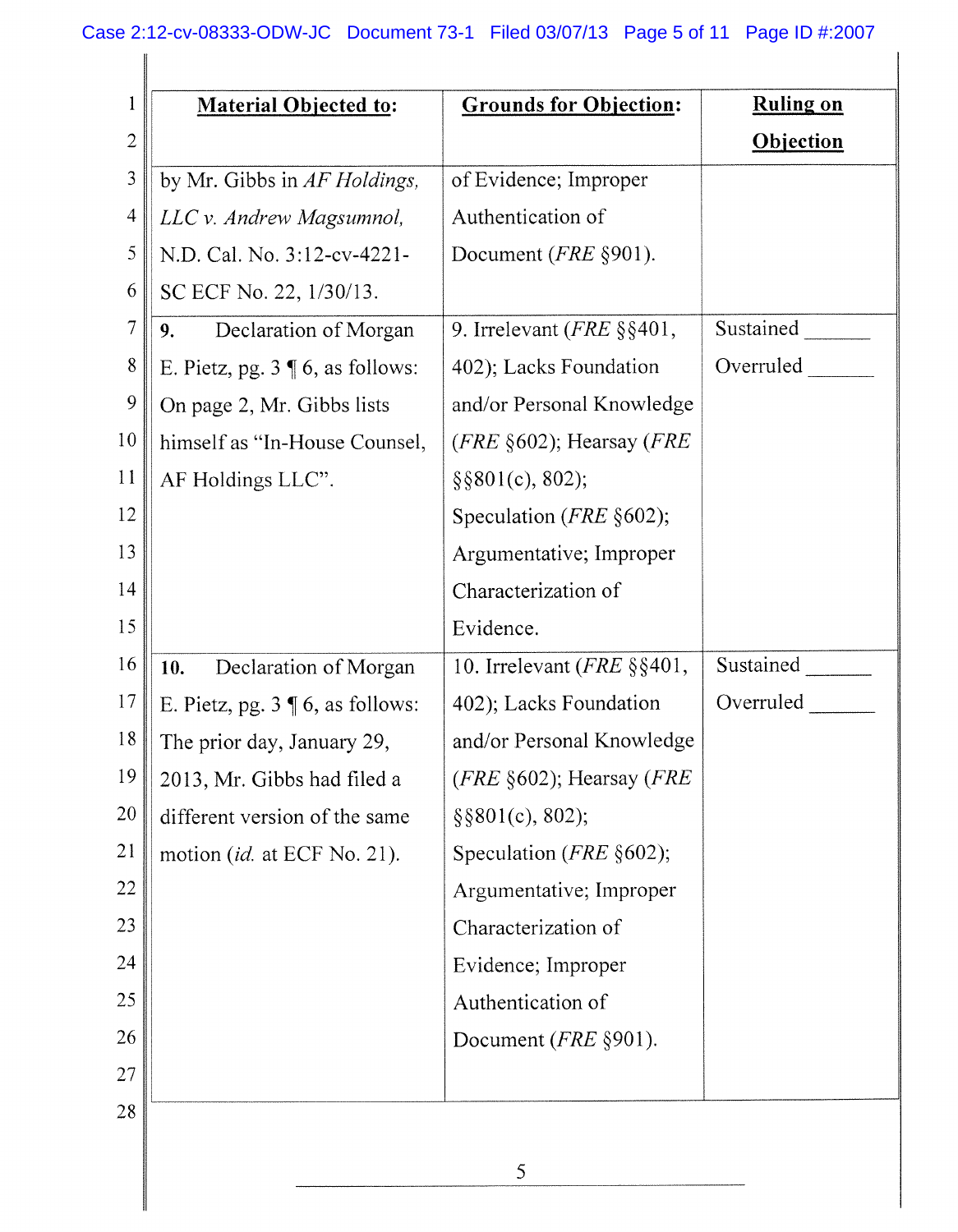| l              | <b>Material Objected to:</b>             | <b>Grounds for Objection:</b>          | <b>Ruling on</b> |
|----------------|------------------------------------------|----------------------------------------|------------------|
| $\overline{2}$ |                                          |                                        | <b>Objection</b> |
| 3              | Declaration of Morgan<br>11.             | 11. Irrelevant ( $FRE$ §§401,          | Sustained        |
| $\overline{4}$ | E. Pietz, pg. $3 \nvert 6$ , as follows: | 402); Lacks Foundation                 | Overruled        |
| 5              | The only apparent difference             | and/or Personal Knowledge              |                  |
| 6              | between the two substitution             | $(FRE \S 602)$ ; Hearsay $(FRE$        |                  |
| $\overline{7}$ | motions was the addition of the          | $\S$ §801(c), 802);                    |                  |
| 8              | line where Mr. Gibbs signed              | Speculation ( <i>FRE</i> $§602$ );     |                  |
| 9              | for AF Holdings, as in house             | Argumentative; Improper                |                  |
| 10             | counsel, in the amended                  | Characterization of                    |                  |
| 11             | motion.                                  | Evidence.                              |                  |
| 12             | Declaration of Morgan<br>12.             | 12. Irrelevant (FRE §§401,             | Sustained        |
| 13             | E. Pietz, pg. $3 \nvert 7$ , as follows: | 402); Lacks Foundation                 | Overruled        |
| 14             | Exhibit FF - Attached as                 | and/or Personal Knowledge              |                  |
| 15             | Exhibit FF hereto is a true and          | $(FRE \S 602)$ ; Hearsay $(FRE$        |                  |
| 16             | correct copy of the pleadings            | $\S$ \\$801(c), 802);                  |                  |
| 17             | that Prenda's local counsel in           | Speculation ( <i>FRE</i> $§602$ );     |                  |
| 18             | St. Clair County, Illinois,              | <b>Improper Characterization</b>       |                  |
| 19             | Kevin Hoerner, filed in on or            | of Evidence; Improper                  |                  |
| 20             | around February 13, 2013, in             | Authentication of                      |                  |
| 21             | Guava, LLC v. Comcast Cable              | Document ( <i>FRE</i> §901).           |                  |
| 22             | Communication, LLC, Circuit              |                                        |                  |
| 23             | Court of St. Clair County                |                                        |                  |
| 24             | Illinois, No. 12-MR-417.                 |                                        |                  |
| 25             | Declaration of Morgan<br>13.             | 13. Irrelevant ( <i>FRE</i> $\S$ §401, | Sustained        |
| 26             | E. Pietz, pg. $3 \nvert 7$ , as follows: | 402); Lacks Foundation                 | Overruled        |
| 27             | This pleading states on page 5           | and/or Personal Knowledge              |                  |
| 28             |                                          |                                        |                  |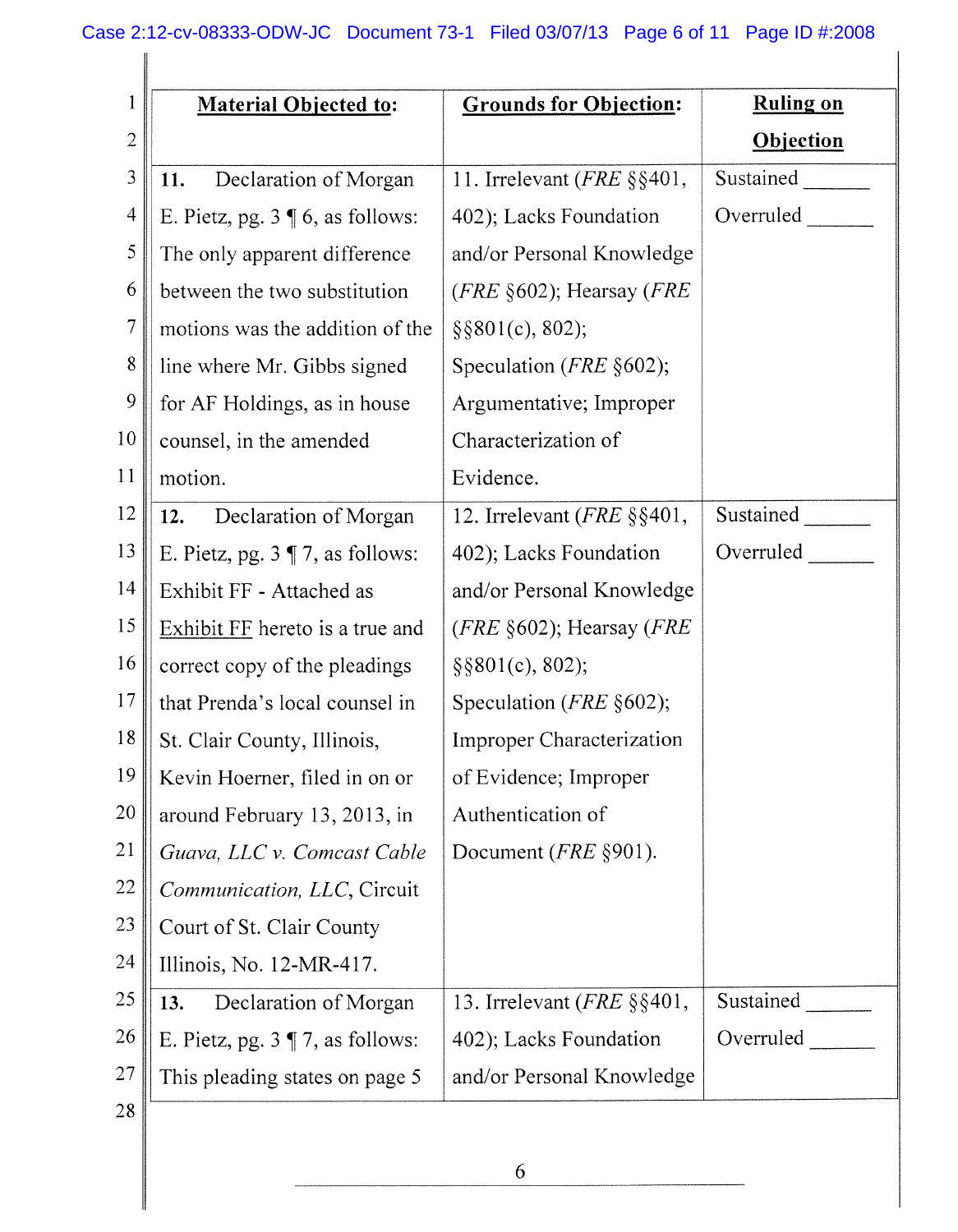| 1              | <b>Material Objected to:</b>             | <b>Grounds for Objection:</b>                | <b>Ruling on</b> |
|----------------|------------------------------------------|----------------------------------------------|------------------|
| $\overline{2}$ |                                          |                                              | Objection        |
| $\mathfrak{Z}$ | that the name of the person              | ( <i>FRE</i> $\S602$ ); Hearsay ( <i>FRE</i> |                  |
| $\overline{4}$ | who supposedly verified the              | $\S$ §801(c), 802);                          |                  |
| $\mathfrak{S}$ | petition in that action is "Alan         | Speculation ( <i>FRE</i> $§602$ );           |                  |
| 6              | Mony."                                   | <b>Improper Characterization</b>             |                  |
| 7              |                                          | of Evidence.                                 |                  |
| 8              | Declaration of Morgan<br>14.             | 14. Irrelevant (FRE §§401,                   | Sustained        |
| 9              | E. Pietz, pg. $3 \nvert 7$ , as follows: | 402); Hearsay $(FRE)$                        | Overruled        |
| <b>10</b>      | On February 14, 2013, among              | $\S$ \$801(c), 802);                         |                  |
| 11             | other questions, I asked                 | Argumentative; Improper                      |                  |
| 12             | Prenda's lawyers to confirm              | Characterization of                          |                  |
| 13             | the spelling of the purported            | Evidence.                                    |                  |
| 14             | client who had signed the                |                                              |                  |
| 15             | verification, and Mr. Hoerner            |                                              |                  |
| 16             | responded that day (this was             |                                              |                  |
| 17             | the entire response); "The               |                                              |                  |
| 18             | issues have already been                 |                                              |                  |
| 19             | briefed. See you in court."              |                                              |                  |
| 20             | Declaration of Morgan<br>15.             | 15. Irrelevant ( <i>FRE</i> $\S$ §401,       | Sustained        |
| 21             | E. Pietz, pg. $3 \nvert 8$ , as follows: | 402); Lacks Foundation                       | Overruled        |
| 22             | Exhibit GG - Attached as                 | and/or Personal Knowledge                    |                  |
| 23             | Exhibit GG hereto is a true and          | $(FRE \S 602)$ ; Hearsay $(FRE$              |                  |
| 24             | correct copy of the amended              | $\S$ §801(c), 802);                          |                  |
| 25             | verification filed by Prenda on          | Speculation ( <i>FRE</i> $§602$ );           |                  |
| 26             | February 21, 2013 in Guava St.           | Argumentative; Assumes                       |                  |
| 27             | Clair County action,                     | Facts Not In Evidence;                       |                  |
| 28             |                                          |                                              |                  |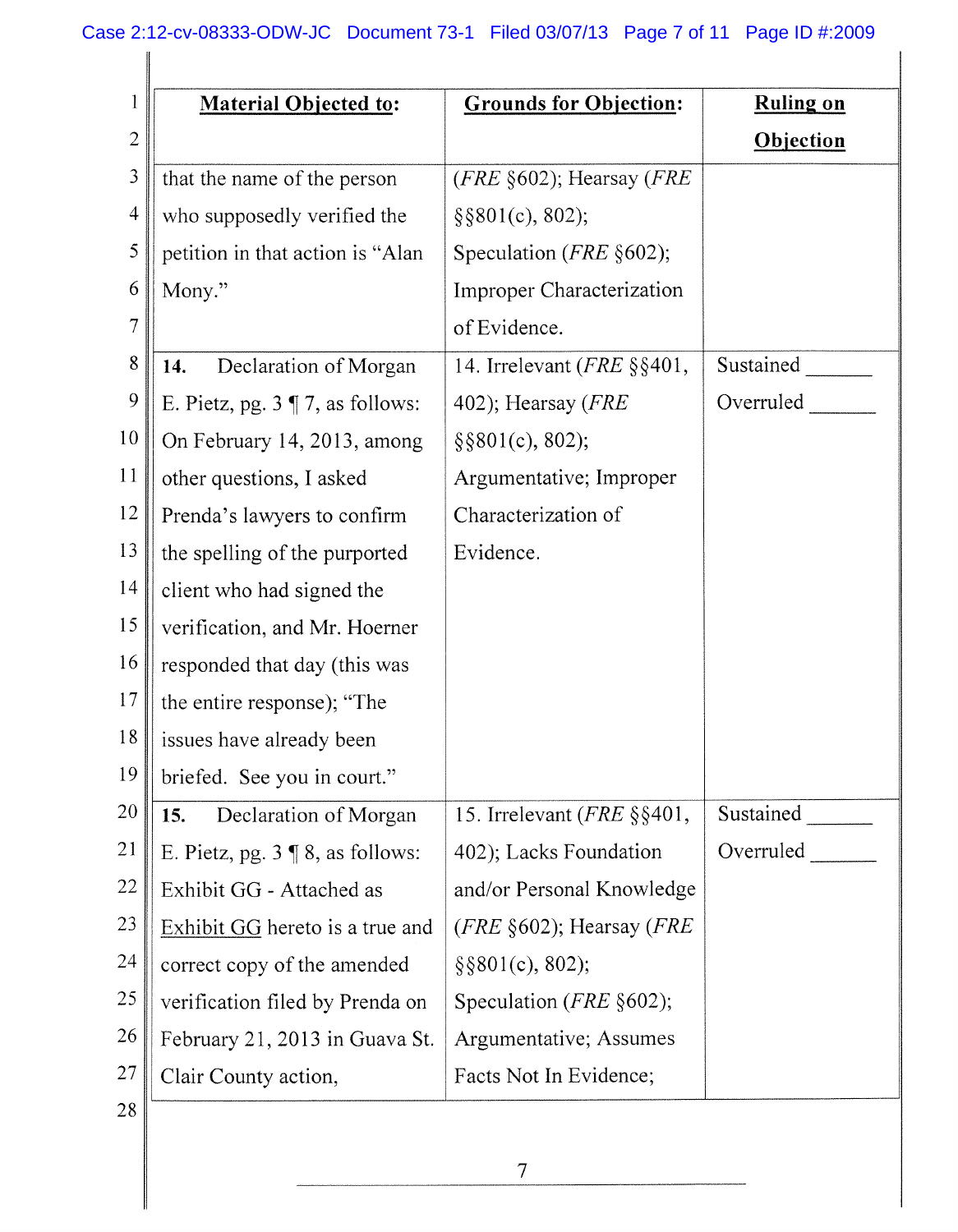| 1                | <b>Material Objected to:</b>             | <b>Grounds for Objection:</b>            | <b>Ruling on</b> |
|------------------|------------------------------------------|------------------------------------------|------------------|
| $\overline{2}$   |                                          |                                          | Objection        |
| 3                | purportedly executed by                  | <b>Improper Characterization</b>         |                  |
| $\overline{4}$   | someone spelling their name              | of Evidence; Improper                    |                  |
| 5                | "Alan Mooney."                           | Authentication of                        |                  |
| 6                |                                          | Document ( $FRE$ §901).                  |                  |
| 7                | Declaration of Morgan<br>16.             | 16. Irrelevant ( $FRE$ §§401,            | Sustained        |
| $\boldsymbol{8}$ | E. Pietz, pg. $3 \nvert 9$ , as follows: | 402); Lacks Foundation                   | Overruled        |
| 9                | Exhibit HH - Attached as                 | and/or Personal Knowledge                |                  |
| 10               | Exhibit HH hereto is a true and          | $(FRE \S 602)$ ; Hearsay $(FRE$          |                  |
| 11               | correct copy of an explanatory           | $\S$ \$801(c), 802);                     |                  |
| 12               | organization diagram I am                | Speculation ( <i>FRE</i> $\S 602$ );     |                  |
| 13               | prepared for Prenda, etc. I am           | Argumentative; Assumes                   |                  |
| 14               | prepared to explain this                 | Facts Not In Evidence;                   |                  |
| 15               | document at the hearing and              | <b>Improper Characterization</b>         |                  |
| 16               | can provide documentary                  | of Evidence; Improper                    |                  |
| 17               | support for the connections.             | Authentication of                        |                  |
| 18               |                                          | Document ( <i>FRE</i> §901).             |                  |
| 19               | Declaration of Morgan<br>17.             | 17. Irrelevant (FRE §§401,               | Sustained        |
| 20               | E. Pietz, pgs. $3-4 \nvert 10$ , as      | 402); Lacks Foundation                   | Overruled        |
| 21               | follows: Attached as Exhibit II          | and/or Personal Knowledge                |                  |
| 22               | is a true and correct copy of            | ( <i>FRE</i> §602); Hearsay ( <i>FRE</i> |                  |
| 23               | two Google Earth maps that I             | $\S$ \$801(c), 802);                     |                  |
| 24               | prepared. The first map shows            | Speculation ( <i>FRE</i> $§602$ );       |                  |
| 25               | the Wagar residence located at           | Assumes Facts Not In                     |                  |
| 26               | 1411 Paseo Jacardanda, Santa             | Evidence; Improper                       |                  |
| 27               | Maria, California 93458. (ECF            | Characterization of                      |                  |
| 28               |                                          |                                          |                  |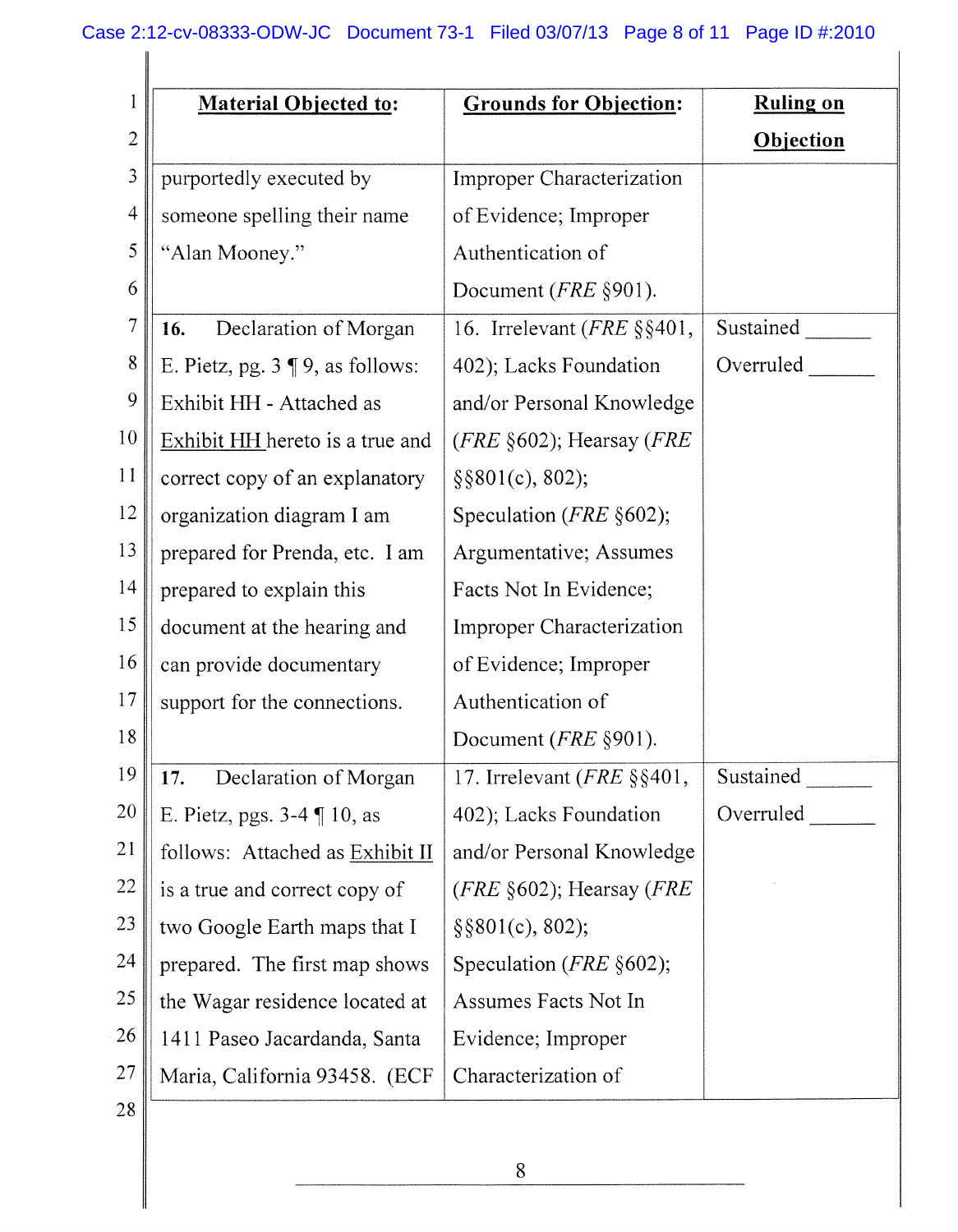| $\mathbf{1}$   | <b>Material Objected to:</b>           | <b>Grounds for Objection:</b>      | <b>Ruling on</b> |
|----------------|----------------------------------------|------------------------------------|------------------|
| $\overline{2}$ |                                        |                                    | Objection        |
| $\mathfrak{Z}$ | No. 50 $\P$ 29). The second map        | Evidence; Improper                 |                  |
| $\overline{4}$ | shows the Denton residence             | Authentication of                  |                  |
| 5              | located 635 S. Vanderwell              | Document (FRE §901).               |                  |
| 6              | Avenue, West Covina,                   |                                    |                  |
| $\overline{7}$ | California 91790.                      |                                    |                  |
| 8              | Declaration of Morgan<br>18.           | 18. Irrelevant (FRE §§401,         | Sustained        |
| 9              | E. Pietz, pgs. $3-4 \parallel 10$ , as | 402); Lacks Foundation             | Overruled        |
| 10             | follows: In order to illustrate        | and/or Personal Knowledge          |                  |
| 11             | the range of a WiFi network,           | $(FRE \S 602)$ ; Hearsay $(FRE$    |                  |
| 12             | both maps show three circles           | $\S$ §801(c), 802);                |                  |
| 13             | around the residence, each with        | Speculation ( $FRE$ §602);         |                  |
| 14             | different radii: a 100 ft. circle      | Argumentative; Assumes             |                  |
| 15             | (green), a 300 ft. circle              | Facts Not In Evidence;             |                  |
| 16             | (yellow), and a 500 ft. circle         | <b>Improper Characterization</b>   |                  |
| 17             | $(\text{red})$ .                       | of Evidence.                       |                  |
| 18             | Declaration of Morgan<br>19.           | 19. Irrelevant ( $FRE$ §§401,      | Sustained        |
| 19             | E. Pietz, pg. $4 \P 11$ , as follows:  | 402); Lacks Foundation             | Overruled        |
| 20             | Exhibit JJ - Attached as Exhibit       | and/or Personal Knowledge          |                  |
| 21             | <b>II</b> hereto is a true and correct | $(FRE \S 602)$ ; Hearsay $(FRE$    |                  |
| 22             | copy of the manual, chapter 4,         | $\S$ §801(c), 802);                |                  |
| 23             | for a wireless router owned by         | Speculation ( <i>FRE</i> $§602$ ); |                  |
| 24             | a client of mine in a prior,           | Assumes Facts Not In               |                  |
| 25             | unrelated case.                        | Evidence; Improper                 |                  |
| 26             |                                        | Characterization of                |                  |
| 27             |                                        | Evidence; Improper                 |                  |
| 28             |                                        |                                    |                  |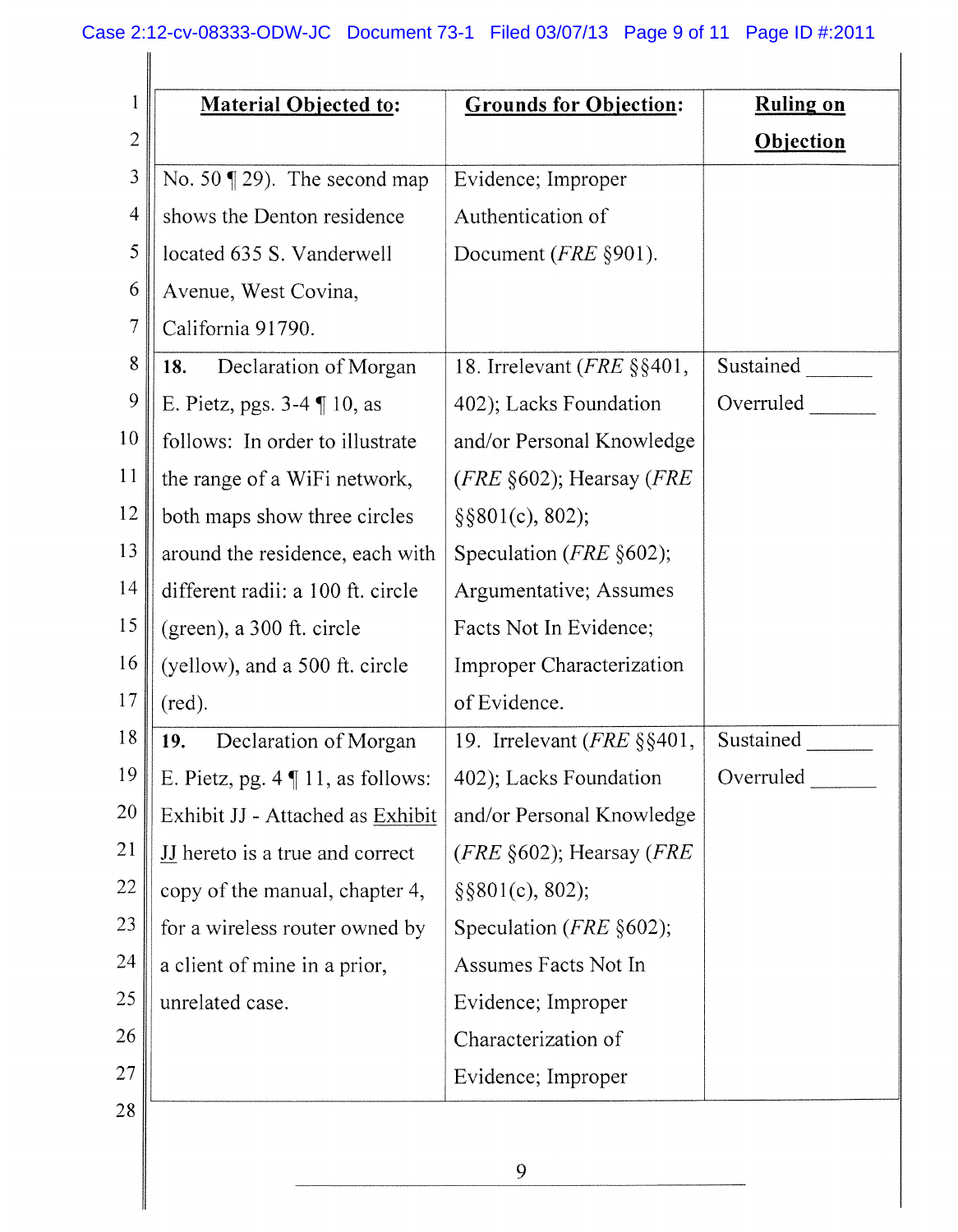## Case 2:12-cv-08333-ODW-JC Document 73-1 Filed 03/07/13 Page 10 of 11 Page ID  $\parallel$ #:2012

| <b>Material Objected to:</b>                 | <b>Grounds for Objection:</b>                                 | <u>Ruling on</u>           |
|----------------------------------------------|---------------------------------------------------------------|----------------------------|
|                                              |                                                               | <b>Objection</b>           |
|                                              | Authentication of                                             |                            |
|                                              | Document (FRE §901).                                          |                            |
| Declaration of Morgan<br>20.                 | 20. Irrelevant ( <i>FRE</i> §§401,                            | Sustained                  |
| E. Pietz, pg. $4 \parallel 11$ , as follows: | 402); Lacks Foundation                                        | Overruled                  |
| The router at issue there was                | and/or Personal Knowledge                                     |                            |
| about ten years old, and                     | ( <i>FRE</i> $\S602$ ); Hearsay ( <i>FRE</i>                  |                            |
| specified a range of between                 | $\S$ \$801(c), 802);                                          |                            |
| 300-500 ft., per page 4-2. This              | Speculation ( <i>FRE</i> $§602$ );                            |                            |
| is simply an example of the                  | Argumentative; Assumes                                        |                            |
| kind of signal range available               | Facts Not In Evidence;                                        |                            |
| on a not-state-of-the-art router.            | <b>Improper Characterization</b>                              |                            |
|                                              | of Evidence; Improper                                         |                            |
|                                              | Authentication of                                             |                            |
|                                              | Document (FRE §901).                                          |                            |
|                                              |                                                               |                            |
|                                              | <b>OBJECTIONS TO DEPOSITION TRANSCRIPT OF AF HOLDINGS LLC</b> |                            |
|                                              | <b>TAKEN ON FEBRUARY 19, 2013</b>                             |                            |
| <b>Material Objected to:</b>                 | <b>Grounds for Objection:</b>                                 | <b>Ruling on Objection</b> |
|                                              |                                                               |                            |
| 1. Deposition Transcript of                  | 1. Irrelevant ( <i>FRE</i> $\S$ §401,                         | Sustained                  |
| the Deposition of AF                         | 402); Lacks Foundation                                        | Overruled                  |
| Holdings LLC's designated                    | and/or Personal Knowledge                                     |                            |
| witness taken on February                    | $(FRE \S 602)$ ; Hearsay $(FRE$                               |                            |
| 19, 2013 and lodged with the                 | $\S$ §801(c), 802); Speculation                               |                            |
| Court on March 7 and 8,                      | $(FRE \S 602);$                                               |                            |